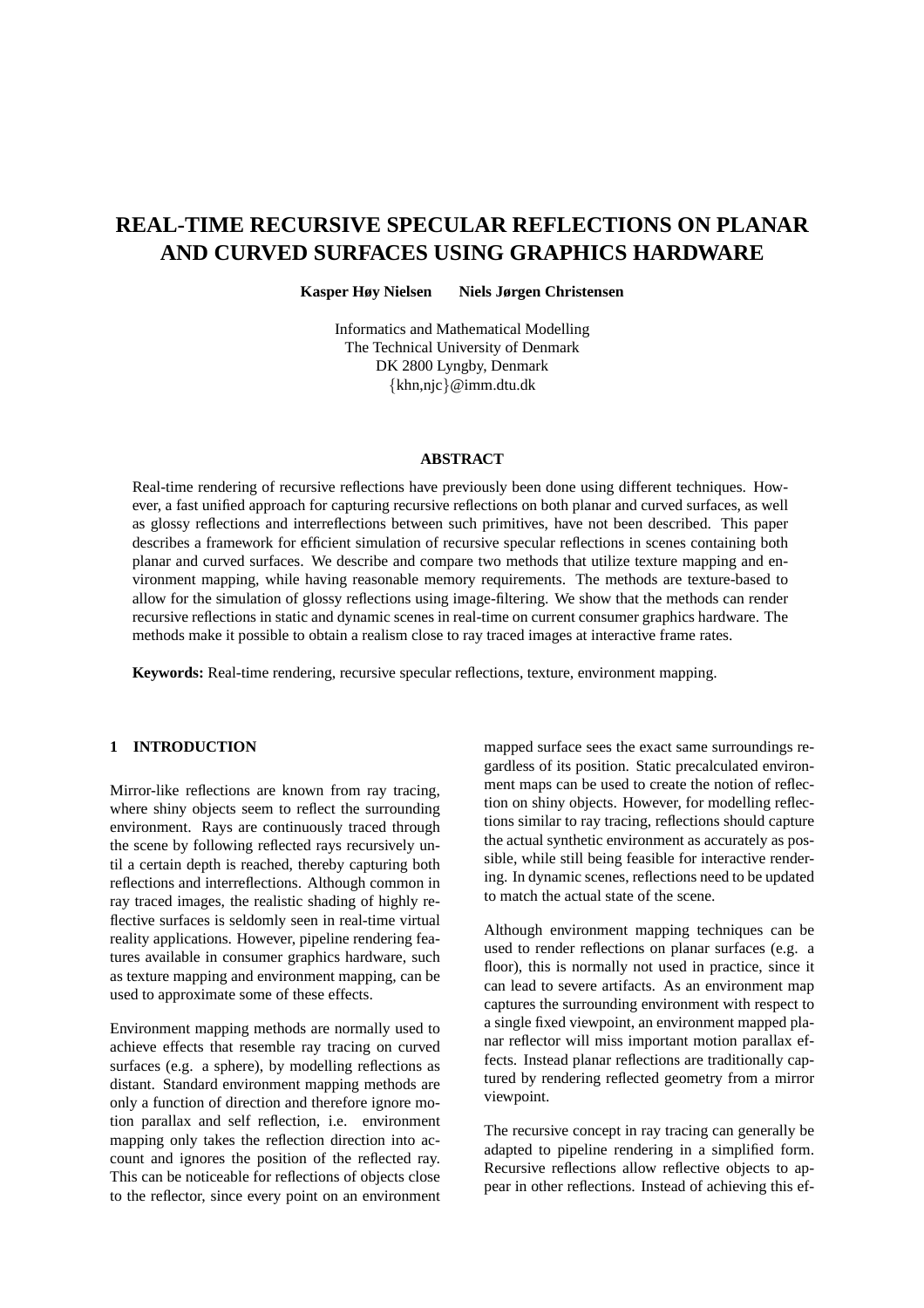

Figure 1: Second order recursive planar reflection: The reflected view generated by reflector A sees another reflector B and processes this reflection in a recursive manner.

fect by tracing individual rays recursively through a scene as in ray tracing, reflective objects can be rendered explicitly into reflection images of other reflectors. By extending existing reflection methods, this means rendering other planar or curved reflections into previously generated reflection images in a recursive manner. See Fig. 1 and Fig. 2. We will refer to this concept as *reflection tracing* [Niels00]. As in ray tracing, the maximum recursion depth can be determined to limit the maximum number of interreflections to be rendered.

Previous work have performed hardware rendering of recursive reflections using different techniques, yet have not described an approach for capturing recursive reflections on both planar and curved surfaces, as well as interreflections between such primitives. This paper addresses this topic. The goal is to design a method that:

- 1. Efficiently captures reflections and interreflections on both planar and curved surfaces.
- 2. Uses texture-based techniques in order to approximate glossy reflections by low-pass filtering reflection images.
- 3. Works in both static and dynamic environments.
- 4. Uses rendering features available in low-end consumer graphics hardware.
- 5. Integrates easily into virtual reality applications.

To achieve our goal, we design a novel recursive texture-based method for capturing recursive planar reflections. We then extend this method to also capture recursive curved reflections, by using two different existing environment mapping techniques. We describe and compare these two closely related methods that meet our goals. In the next section, we discuss previous work and their limitations, and conduct a detailed discussion of existing methods related to our approach. Section 3 describes our approach, and section 4 discusses the results. Finally, section 5 draws the conclusion and points out directions of future work.



Figure 2: Second order curved mirror reflection in a scene with two reflective spheres. Object A contains object B in its reflection. By recursion, object B also contains object A in its reflection.

## **2 PREVIOUS WORK**

#### **2.1 Overview**

The use sphere, cube and dual paraboloid mapping for rendering mirror reflections on curved surfaces (both convex and concave) is thoroughly described in the literature [Green86, Voorh94, Heidr98, Heidr99, Kilga99a, Kilga99b, McRey00, Watt00]. A good discussion of their pros and cons can be found in [McRey00]. A visual comparison of environment mapping versus ray tracing can be found in [Watt00]. Other methods have been proposed for rendering reflections: Warped *Geometric Reflections* [Ofek98], *Tetrahedron Environment Mapping* [Forte00], and *Extended Environment Mapping* [Cho00]. [Ofek98] and [Cho00] can capture recursive reflections. However, unlike sphere, cube and dual paraboloid environment mapping, these methods are not supported by graphics hardware today, but could well be candidates for future hardware implementations. While methods have been developed for capturing recursive reflections on curved surfaces using sphere [Kilga99a] and cube mapping [McRey00], none of these methods consider planar surfaces. Planar recursive reflections are captured using either the stencil-buffer [Diefe97, Kilga99c, McRey00] or texture mapping [McRey00]. An interesting alternative is suggested in [Basto98], but it cannot run on todays graphics hardware due to the use of forward mapping. An approximate technique that uses ray-sphere intersections to calculate environment map lookups is also described in [Gritz01]. Finally, the use of reflection mapping techniques to approximate more general BRDFbased reflection models have been addressed by several authors [Mille84, Green86, McRey00, Cabra99, Heidr99, Basto99, Wynn00, Kautz00]. In the next two subsections we conduct a detailed discussion of existing methods related to our approach.

#### **2.2 Planar Reflections**

The methods for capturing recursive reflections on planar reflectors [Diefe97, McRey00] are generally based on beam tracing [Heckb84]. The entire view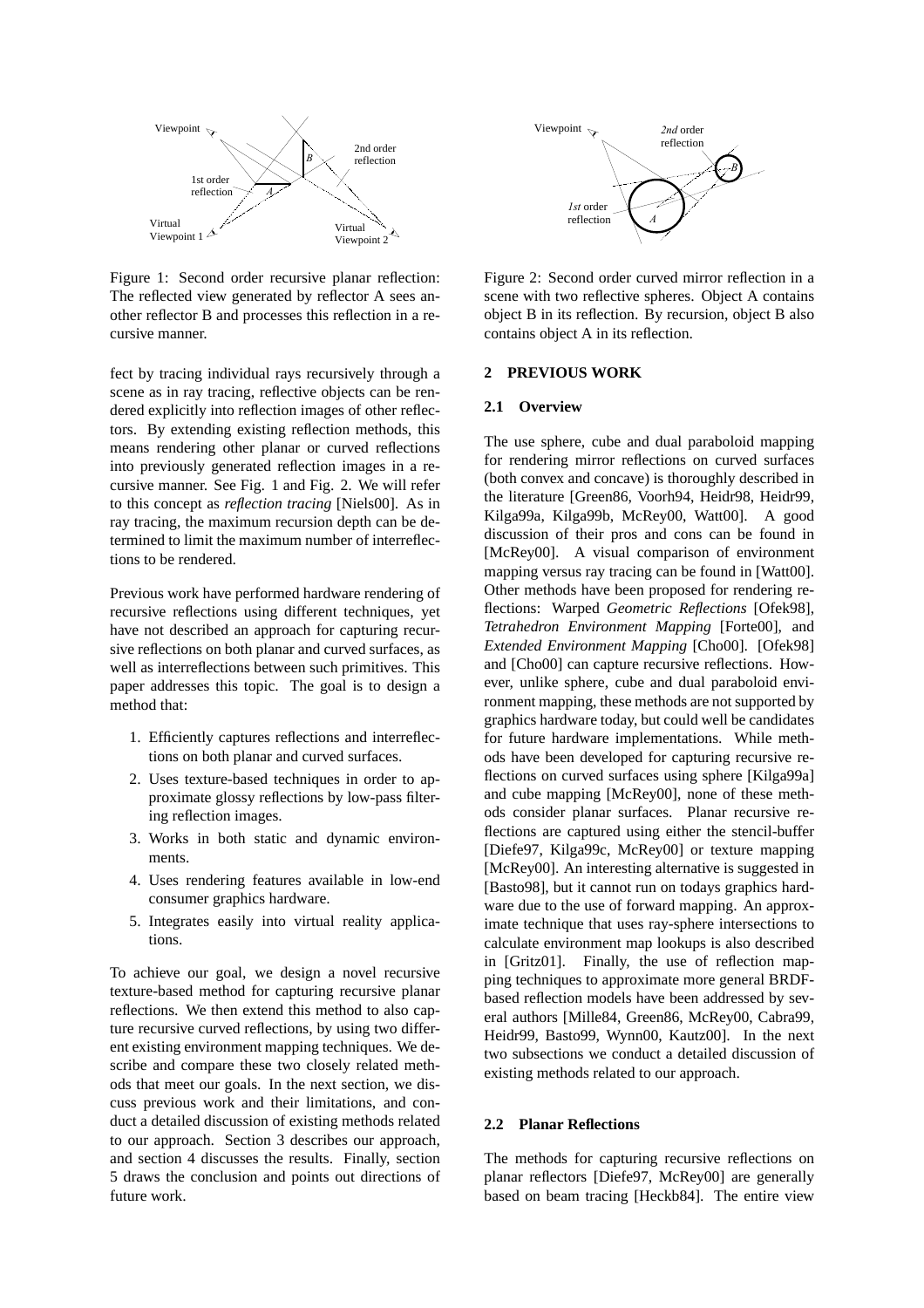frustrum of a planar reflector is bent and the mirrored view is followed in a recursive manner (see Fig. 1). Given a scene with  $n$  reflective surfaces and a recursion depth of  $d$ , the method has a time complexity of  $O(n^{\tilde{d}+1})$ . However, as pointed out by Diefenbach [Diefe97], culling can greatly reduce the actual number of  $n$  for each iteration.

Using multi-pass rendering, reflections are implemented by first rendering the scene without the mirrored surfaces. A second rendering is performed for each reflected viewpoint, and the resulting image is applied to the reflector. This process can be repeated recursively in scenes with multiple reflectors. Stencil operations are arranged so the reflected images are masked by the stencil buffer.

McReynolds et al. [McRey00] also describe how texture maps can be used to store the final reflection images. The stencil buffer is used for rendering interreflections into the reflection textures (reflection maps), and texture mapping is used for rendering the final image. [McRey00] state that one of the advantages of the texture mapping technique compared to the stencil technique, is that it may be acceptable to use reflection textures with the contents from the previous frame in a dynamic environment.

#### **2.3 Curved Reflections**

Recursive reflections on curved surfaces can be approximated using environment mapping techniques. By pre-generating environment maps for reflected objects, these can be used for rendering interreflections into other environment maps [Kilga99a, McRey00] (see Fig. 2). The regeneration of many environment maps can however be computationally expensive in a dynamic environment, especially when using complex environment map representations (e.g. cube maps). This needs to be solved in order to make our algorithm efficient.

One solution is to use a simpler representation, such as a (view-dependent) sphere map. A sphere map should normally be generated by warping a viewindependent environment map, yet approximate techniques can also be used. One technique is to only generate a single distorted projection of the reflection as seen from the reflecting object in the direction of the virtual viewer, and use this as an approximate sphere map [Palli99]. The projection can be generated by using a high field-of-view and/or post-warping the rendered view using non-linear distortion. This technique does not produce an accurate environment map since the back and parts of the sides of the environment are disregarded, and since the generated image does not accurately model a sphere. Still, the technique can produce acceptable results.

An alternative solution, described by [McRey00], approximates interreflections by taking advantage of view-independent environment mapping and frameto-frame coherence. The method can be described as: When rendering a frame, we generate top-level (i.e. recursion level 0) environment maps for each reflecting object in the scene, one at a time. During generation of an environment map  $E$ , we determine the set of reflecting objects that will be visible in this environment map. For each object we check:

- 1. If an environment map has already been generated for this object in the current frame, we use this environment map for rendering the object into environment map E.
- 2. If such an environment map does not exist, we check if an environment map has been generated for this object in the previous frame. If so, we use this instead for rendering the object into environment map E.
- 3. If no environment map has been generated we draw the interreflecting object into E without reflection. Note, that this is only the case the first time an object appears, e.g. in the first frame.

The method uses previously generated environment maps to approximate reflections of interreflecting objects. At frame i the method captures between  $(i * n)$ and  $(i * n + n - 1)$  interreflections, where *n* is the number of reflectors<sup>1</sup>. Thus, the method does not make use of recursion. In dynamic environments the method regenerates  $n$  environment maps for each frame, and therefore has a time-complexity of  $O(n)$ . In static environments the method runs in constant time, after initializing the environment maps with the desired number of interreflections. As the method relies on previously generated environment maps for rendering interreflections, there will be a small error in the rendered interreflections compared to real recursive interreflections, when using the method in a dynamically changing environment. The error is largest for the first environment map rendered, as all interreflections here are based on previous frames, and smallest for the last environment map, as all reflections here are based on environment maps generated in the current frame. The error depends on the frame rate and the speed of dynamic changes. However, in general it can be hard to distinguish flaws in secondary reflections on curved objects. Furthermore, the higher the frame rate is on a real-time system, the smoother the animation is, and the smaller the error will be between successive interreflections. Thus, there is a good chance that such errors hardly will be noticeable on a system exhibiting smooth, fluid animation.

<sup>&</sup>lt;sup>1</sup>With the exception of  $n = 1$ , where the number of interreflections equals 0, regardless of i.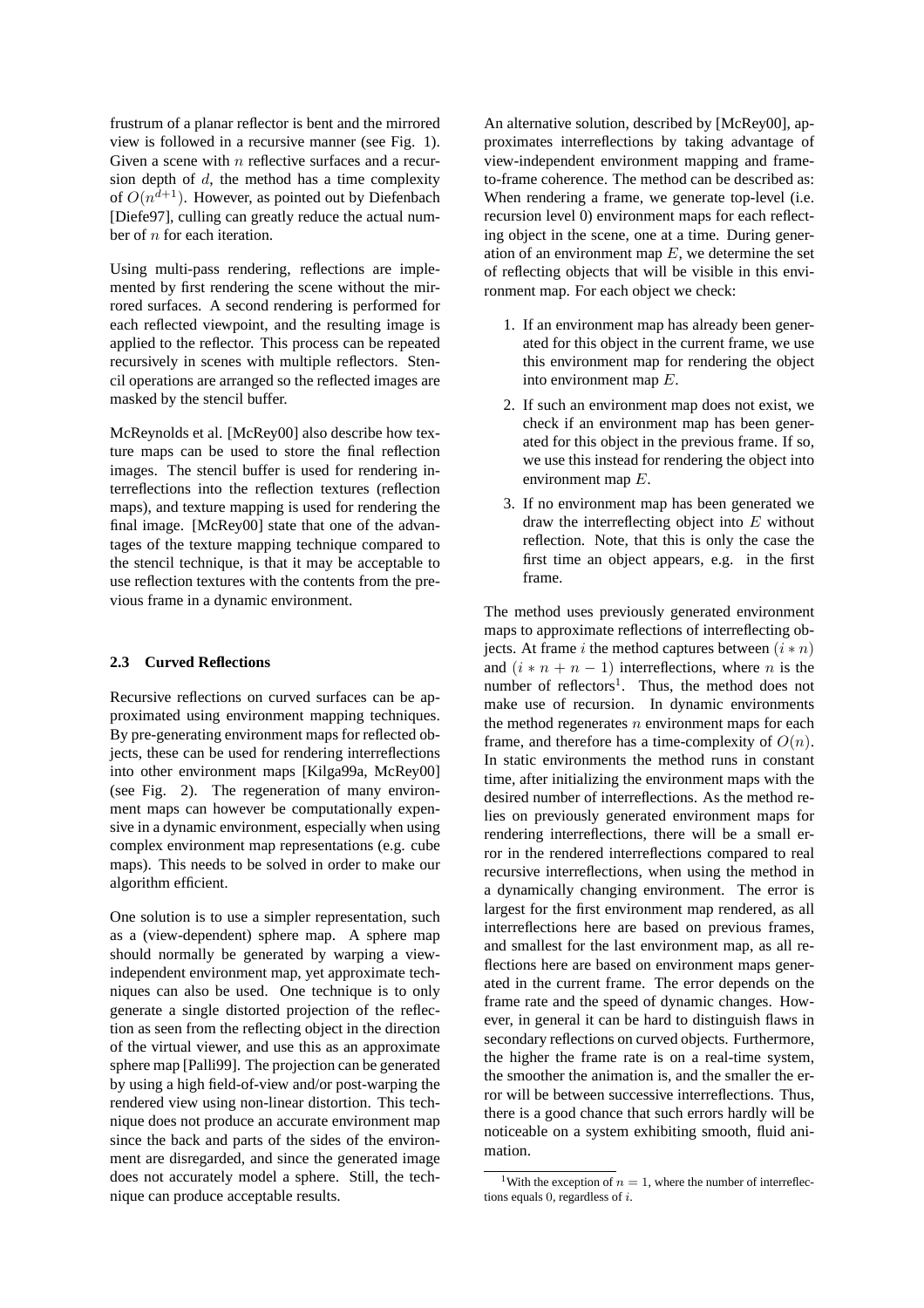#### **3 OUR APPROACH**

By using beam-tracing principles it is possible to capture specular interreflections. Yet, the method is restricted to planar surfaces, and cannot account for interreflections on curved surfaces. Methods exist for capturing approximate interreflections on curved surfaces using environment mapping. However, none of these methods consider planar surfaces.

While beam-tracing can be computationally expensive, this concept appears to be the only accurate way to simulate recursive planar reflections using graphics hardware. McReynolds et al. [McRey00] have shown how to capture planar interreflections using texture mapping. Yet, as interreflections are captured using the stencil-buffer, the method does not allow for glossy interreflections. Furthermore, because such textures need to be of relatively high resolution to capture reflections accurately, the method can be memory intensive as a reflection map is generated for each reflecting object before rendering.

We propose an alternative planar method that does allow for glossy interreflections and which has constant low memory requirements that depend on the selected recursion depth. We extend this method to also capture curved reflections and interreflections using environment mapping. We design two variations of our algorithm: One, based on a view-dependent environment representation, and one based on a viewindependent representation. Both have advantages and disadvantages which we discuss in section 5. For simplicity we first describe our planar method (section 3.1), and then extend the method to curved surfaces (section 3.2).

## **3.1 Planar Reflections**

The concept of our planar reflection tracing method is simple: For each rendering of the scene we generate a reflection map for each reflecting surface, and apply it onto the reflector during rendering. As each reflection map in itself is a rendered view of the scene from a mirror viewpoint, this process can be repeated recursively until a certain depth d is reached.

Because of the limited amount of texture memory, it is generally wasteful to compute the reflections *before* rendering. Instead we propose that reflections are computed *during* rendering, thereby minimizing memory requirements. Using this scheme, only one reflection map is required for each recursion level, as illustrated in Fig. 3. Note, that the method implicitly requires render-to-texture capabilities as the back-buffer constantly is occupied by the contents of the current frame. When a reflecting surface is met, during rendering of the polygons in a scene, the ren-



Figure 3: Example reflection tree, showing the assignment of one reflection map for each recursion level. The number of reflections encountered at each node is shown circled, while the recursion level is shown in italics.

```
DrawScene(view, depth) { 
    Clear frame buffer 
   for (each object i in scene) { 
 if ((object is reflector) &&
 (depth < maxdepth)) { 
         Select refl.map n = depth as 
           render-target 
         Setup mirror_view
         DrawScene(mirror_view, depth + 1)
         Restore render-target
         Apply refl.map n to object i
\left\{\begin{array}{ccc} \end{array}\right\} Draw object i
   } 
}
```
Figure 4: Pseudo code for rendering a scene with recursive planar reflections. *DrawScene* renders the scene from a previously defined *view*. When a reflecting object is met, DrawScene is called recursively. The recursion *depth* is passed as a parameter and used to determine the render-texture level  $n$ , and termination of the reflection tracing branch, based on *maxdepth*. An initial call of *DrawScene(view, 0)* is used for rendering the entire scene.

dering task is immediately discontinued and the corresponding reflection map is generated. After generation, control is returned to the rendering task, the reflection map is applied to the reflector, and the rendering task is continued. Reflection maps are thus generated, used, and discarded, and the texture space can therefore be reused for subsequent rendering of reflections. The pseudo code for the algorithm is shown in Fig. 4. The time complexity for this algorithm is  $O(n * (n - k)^d)$ , where *n* is the total number of objects, and  $k$  is the number of non-reflecting objects. The method can therefore be computationally expensive, particularly for deep recursion levels, e.g.  $d > 3$ . However, as in [Diefe97], the actual runtime of the method can be improved by using culling techniques. Moreover, to further reduce scene complexity, it can be advantageous to use low level-of-detail objects (LODs) when rendering interreflections. The resolution of the generated reflection maps can also be dynamically scaled, based on the projected area of the reflector, thus minimizing rendering overhead for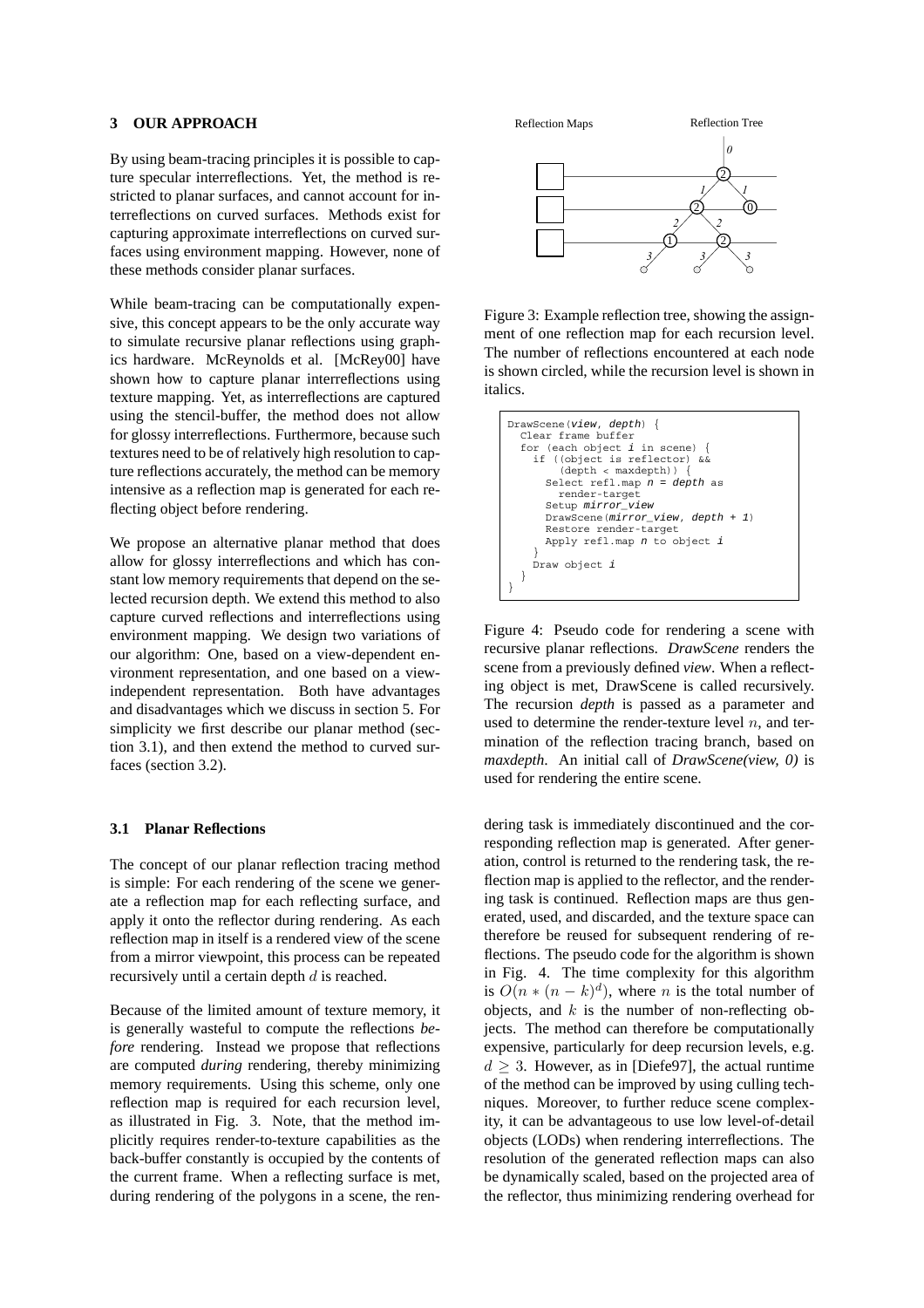distant reflections. Finally, as in ray tracing, good results can be achieved with low recursion depths (e.g.  $d \, <\, 3$ ), depending on the specularity of surfaces. For surfaces exhibiting subtle specular reflections, reflection contributions are diminished significantly for each recursion level, and it may be acceptable to terminate a reflection tracing branch if the specular level goes below a certain threshold.

We note that the described scheme precludes any use of reflection coherence between successive frames, as the reflection maps are discarded after use. We choose to trade speed for memory, because planar reflections are only rotation-invariant and must be regenerated for new viewpoints, causing the practical use of coherence to be somewhat limited.

## **3.2 Planar and Curved Reflections**

The described reflection tracing process can be extended to also handle curved reflections, by generating environment maps for curved reflectors instead of planar reflection maps. This can be achieved by generating view-dependent environment maps, e.g. sphere maps through warped cube maps, or by using approximate sphere mapping techniques.

For generating an environment map for a reflecting object, that object is normally hidden to avoid selfreflection. Yet, for letting each environment map contain interreflections of both planar and curved surfaces, the environment map must be generated by recursion. As the hidden object should be visible at deeper recursion levels, it is necessary to account for the hidden objects during the recursion process. With this in mind, the planar algorithm can be extended to also handle curved objects by using the pseudo code shown in Fig. 5.

Still, since some environment mapping methods are view-independent, it seems reasonable to exploit this during the reflection tracing process. Unlike planar reflection maps, view-independent environment maps can draw reflections seen from different viewpoints and can therefore be reused for generating different views of the same reflector.

It is advantageous to use a view-independent parameterization for top-level reflections, as these can be re-used for successive frames in momentarily static scenes. For interreflecting objects, the viewindependence means that an environment map only needs to be generated once per frame, and that a reflecting object that sees itself through another reflecting object, in theory can use the same environment map to generate the interreflection. However, this poses a problem: For generating an environment map for an object that sees itself through another reflect-

```
DrawScene(view, depth, objref) { 
   Clear frame buffer 
   for (each object i in scene) { 
     if ((object is reflector) && 
          (depth < maxdepth)) { 
        if (objref) Unhide object objref
       Select refl.map n = depth as
          render-target 
        if (curved object) { 
          Hide object i
          Setup env_view
          DrawScene(env_view, depth + 1, i)
       Unhide object i<br>} else { // plana
        else \{\n/ / \nplanar
          Setup mirror_view
          DrawScene(mirror_view,depth + 1,NULL)
\rightarrow Restore render-target
       Apply refl.map n to object i
       if (objref) Hide object objref
\rightarrow Draw object i
   } 
}
```
Figure 5: Pseudo code for rendering a scene containing recursive planar and curved reflections, where a single approximate view of the environment is used as a view-dependent environment map representation for curved reflectors. Again, the recursion *depth* is passed as parameter. An extra *objref* parameter ensures that an object, hidden during environment map generation, is made visible during recursive rendering. An initial call of *DrawScene(view, 0, NULL)* is used for rendering the entire scene.

ing object, we may actually attempt to use the environment map that we are currently working on. One solution is to first render all the non-reflecting geometry into the environment map, thereby ensuring that the environment map can be used as a reflection, but it will still miss one of more interreflections. Another approach is to take advantage of temporal coherence by using previously generated environment maps to approximate higher order reflections. The method described by McReynolds et al. [McRey00] is advantageous, since it has a linear time-complexity, while still capturing deep levels of interreflections in both static and dynamic environments. We extend the proposed planar algorithm to include curved surfaces by using this method. This requires generation of viewindependent environment maps for each curved reflector, before rendering the main frame (recursion level 0). Since recursive calls might access the environment map currently being generated, a complete representation of the environment map should be available at all times. To achieve this, an environment map should first be updated when rendering of the entire map is completed, i.e. similar to a double buffering scheme. Using this technique, the combined algorithm for capturing both curved and planar reflections is as shown in Fig. 6. As the planar recursion is dominant, the time-complexity becomes  $O(n*(n-k-c)^d)$ , where *n* is the total number of objects,  $k$  is the number of non-reflective planar objects, and c is the number of curved objects.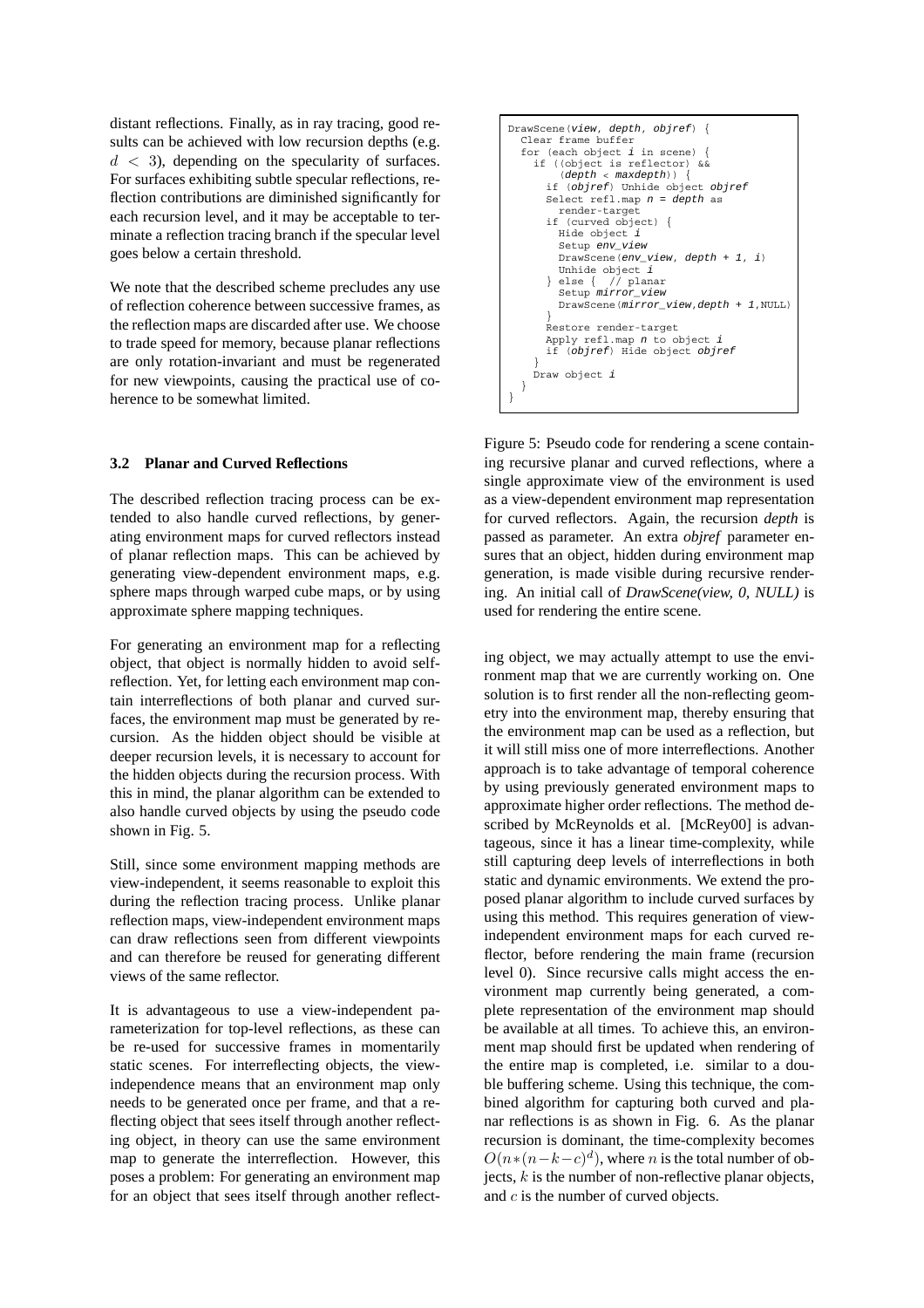

Figure 6: Pseudo code for rendering a scene containing both planar and curved reflectors, where cube maps are used as environment map representations for curved reflectors. An environment map is generated for each curved reflector before rendering the actual scene (at depth 0). Again, *depth* and *objref* are passed as a parameters. An initial call of *DrawScene(view, 0, NULL)* is used for rendering the entire scene.

## **4 RESULTS AND DISCUSSION**

We have implemented both variations of our algorithm: A view-dependent method (Fig. 5) and a viewindependent method (Fig. 6). Both have been used to render reflections in scenes containing different numbers of planar and curved reflectors, at fixed recursion depths. The results are shown in Fig. 7, and the measured performance statistics are shown in Table 1.

All tests were conducted on an Intel Pentium III 450 MHz PC, with 128 MB RAM, running Windows, and equipped with a GeForce 3 graphics accelerator. The test program was written in C++ using DirectX 8.0. The view-dependent method used an approximate sphere-mapping technique, while the viewindependent method used cube mapping. Planar reflection maps and sphere maps were drawn into texture maps with a 256×256 texel resolution and a 32 bit pixel representation. The cube map resolution was set to  $128 \times 128$ . For a fair comparison, our implementation did not use LODs or any culling besides backface culling. Instead, we have used simple testscenes. However, the use of simple frustrum culling improves the frame rates by a factor of 2 to 3.

| Scene                    | (a)      | (b)            | (c)            | (d)    |
|--------------------------|----------|----------------|----------------|--------|
| Recursion depth          | 2        | $\overline{c}$ | $\overline{c}$ | 3      |
| Planar objects           | 6        |                | $\overline{2}$ | 3      |
| Curved objects           |          | 3              | $\mathfrak{D}$ |        |
| Triangles in scene       | 1078     | 1106           | 3890           | 1002   |
| View dependent method:   |          |                |                |        |
| Generated refl.          | 38       | 16             | 16             | 46     |
| Fps, static/dyn.         | 19 fps   | 32 fps         | 29 fps         | 13 fps |
| Used texture mem.        | 0.5MB    | 0.5MB          | 0.5MB          | 0.8MB  |
| - Traditional            | 1.8MB    | 1.0MB          | 1.0MB          | 1.0MB  |
| View independent method: |          |                |                |        |
| Gen. planar refl.        | 62(26)   | 19(1)          | 28(4)          | 69(15) |
| Gen. curved refl.        | $6*1$    | $6*3$          | $6*2$          | $6*1$  |
| Fps, dynamic             | $10$ fps | $17$ fps       | 8 fps          | 7 fps  |
| Fps, static              | $21$ fps | 97 fps         | 44 fps         | 27 fps |
| Used texture mem.        | 0.9MB    | 1.6MB          | 1.3MB          | 1.1MB  |
| - Traditional            | 1.9MB    | 1.4MB          | 1.3MB          | 1.1MB  |

Table 1: Measured performance statistics for each method run for each of the tested scenes. The table shows the number of generated reflections, the measured frame rates, and the amounts of used texture memory. The number of planar reflections generated in static scenes is written in parenthesis. For comparison, the memory used when using a traditional method is also shown.

We observe that both planar and curved recursive reflections can be captured using the proposed methods. The results show that the methods can be computationally expensive for deep recursion levels, due to the recursive nature of the algorithms. However, this was expected as the algorithms are based on beam-tracing principles. Still, real-time frame rates have been achieved for all of the tested scenes. Although the methods are based on texture-based reflection techniques, they exhibit reasonable memory requirements. In the view-dependent implementation, the requirements solely depend on  $d$ , due to the utilization of render-to-texture functionality. In the view-independent implementation, the memory requirements depend on  $d$  for planar objects, and the number of curved objects  $n$ , as a view-independent environment map is allocated for each curved object. Thus, in most cases both methods show a reduction in memory requirements compared to methods where reflections are pre-generated for each object before rendering into the frame buffer. The savings are most significant in scenes with many reflectors. The viewdependent method is the least memory intensive.

By comparing the visual quality and performance of the two methods in practice, we observe that they both have advantages and disadvantages. The viewdependent method is computationally cheap in scenes with few reflections at low recursion depths, as only one view is generated for each reflector. However, because the method requires regeneration of environment maps for viewpoint changes, it suffers from the same computational cost in both static and dynamic environments, making it difficult to capture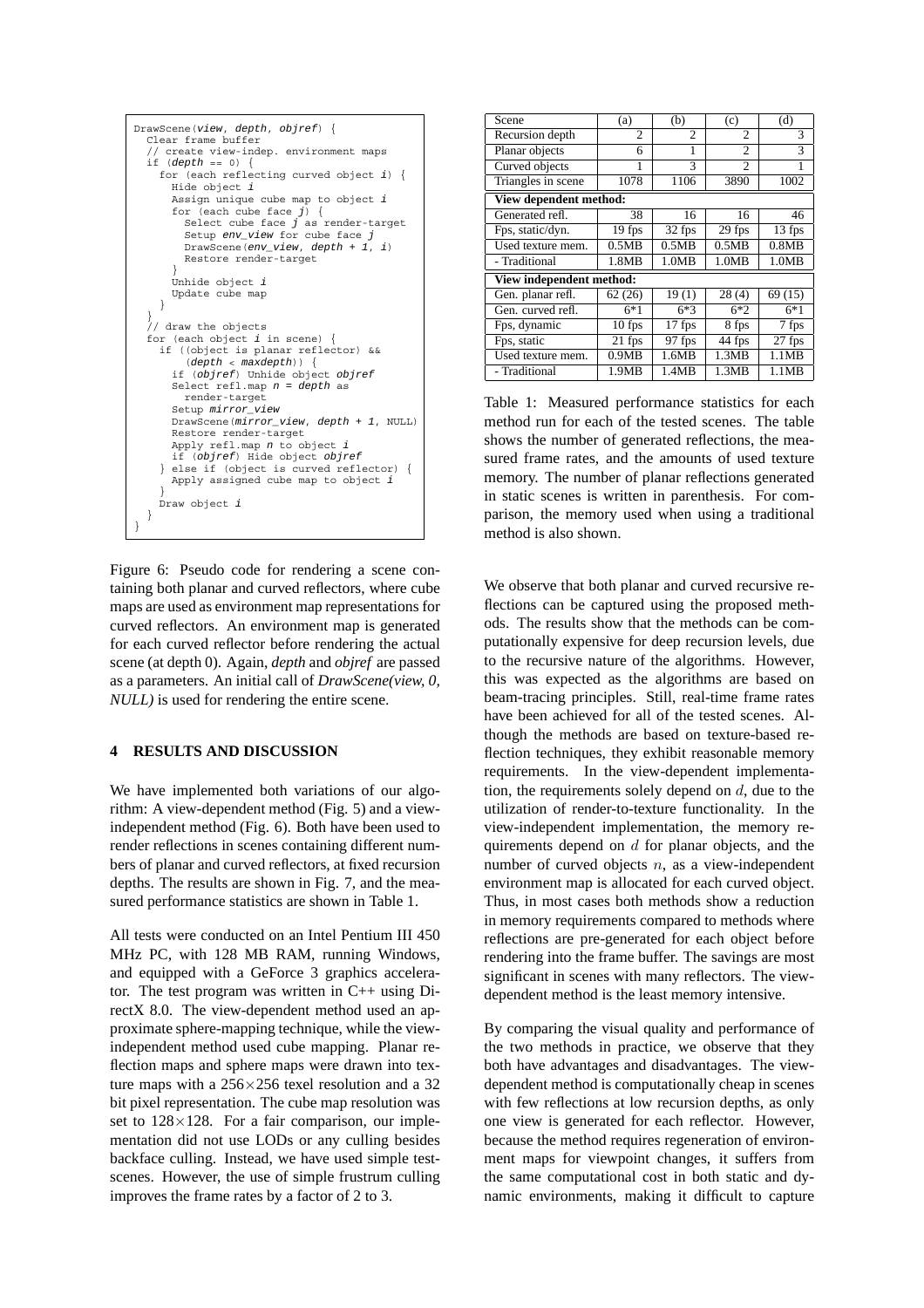deep interreflections in real-time. Furthermore, the use of approximate sphere mapping results in inaccurate curved reflections.

The view-independent method is more expensive in dynamic scenes, due to the updates of a complex environment map. Yet, the method is very computationally cheap in static scenes, and appears to capture infinite recursive reflections on curved objects. The approximation of interreflections, achieved by recycling environment maps, yields good results with fluid, smooth, dynamic animation (high frame rates), but bad results for fast or jerky animation (low frame rates). Given a less complex environment map representation than cube mapping (e.g. dual-paraboloid mapping), the view-independent method would make it possible to capture deep recursive reflections faster than the view-dependent method. The method runs in linear time with respect to the number of curved reflectors in dynamic scenes, and in constant time in static scenes. Because the method efficiently exploits both view-independence and coherence, captures deep interreflections in both static and dynamic scenes, and has potential for being faster than the view-dependent method, it is in our opinion the most advantageous of the two.

In general, the environment mapping approximation works well for reflectors that are small compared to the surrounding environment, but it can be very inaccurate when a reflector's curvature is large or when reflected objects are very close to the reflector. This is a problem that our method cannot solve. To do so, we need hardware support for more sophisticated environment mapping methods, e.g. [Ofek98, Cho00]. Furthermore, the use of texture-based techniques can cause texture related magnification artifacts, resulting in a blocky looking appearance when moving too close to a reflector or using low resolution textures. Similarly, minification artifacts can arise when looking at a reflector from afar or when using high resolution textures. Both artifacts can be partially reduced by scaling the resolution to the projected screen area of a reflector. However, this reduces the sampling interval and can result in temporal aliasing, and as the maximum size of textures is limited, magnification artifacts cannot be completely eliminated. Thus, for large reflectors the method produces inferior results compared to e.g. stencil buffer reflections. Still, the lack of quality should be weighted against the fact that texture reflections let us use filtering to simulate glossy reflections.

Finally, the methods use common pipeline rendering features, and combine well with existing rendering methods, e.g. bump mapping and texture mapping, and are therefore easily integrated into a virtual reality system.

## **5 CONCLUSION AND FUTURE WORK**

We have described a texture-based approach for capturing recursive reflections on planar and curved surfaces in both static and dynamic environments. It takes advantage of hardware texture mapping, renderto-texture and environment mapping capabilities.

We have designed two variations of our basic algorithm. Both use beam-tracing principles to capture planar reflections, but differ with respect to the parameterization used for curved surfaces: A viewdependent method, which uses a view-dependent environment map representation, generated recursively as in the planar case. And a view-independent method, which uses a view-independent environment map representation, pre-generated before each frame and used for rendering all reflections of a single object, including interreflections in successive frames. Due to exploitation of render-to-texture functionality, both algorithms reuse reflection maps when generating recursive reflections, thereby reducing memory requirements. Finally, because the methods are texture-based, glossy interreflections can be simulated by filtering reflection images.

The results show that the algorithms can be expensive for deep recursion levels. For only capturing low levels of recursive reflections, the view-dependent algorithm is found to be fastest. However, we find that the view-independent algorithm is the most advantageous of the two, since it captures deep levels of recursive reflections, runs in constant time in static scenes (for curved surfaces only), and will be faster than the view-dependent method in dynamic scenes, when given a simpler environment map representation that allows for fast regeneration.

Future work should examine extensions of the proposed methods and test their behavior in more complex scenes. It would be interesting to examine other environment mapping parameterizations for curved surfaces, e.g. dual paraboloid mapping or a more accurate view-dependent parameterization. One could also investigate ways to use different (preferably view-independent) parameterizations for planar surfaces, which would yield a faster algorithm. For faster rendering, different LODs and culling schemes should also be tested. Finally, it should be straightforward to extend the methods to also capture (approximate) recursive refraction, as well as simulate more sophisticated BRDF based reflections.

## **6 ACKNOWLEDGEMENTS**

The authors would like to thank Tomas Möller for his encouragement and helpful comments. Thanks to Scott Cutler and Chris Wynn for additional help. This work was supported in part by the STVF project DMM and the Nordunit2 project NETGL.